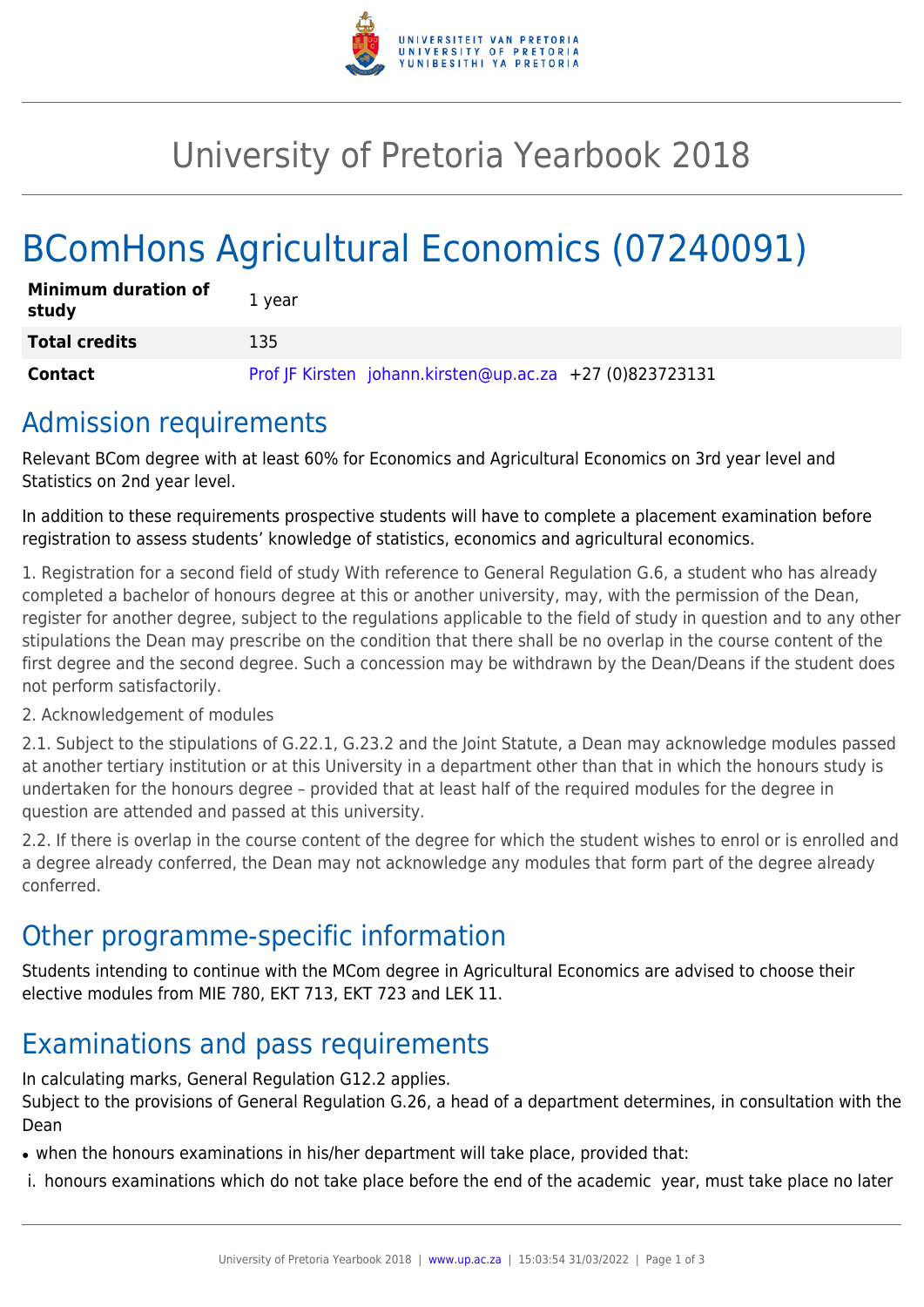

than 18 January of the following year, and all examination results must be submitted to the Student Administration by 25 January; and

- ii. honours examinations which do not take place before the end of the first semester, may take place no later than 15 July, and all examination results must be submitted to the Student Administration on or before 18 July.
- whether a candidate will be admitted to a supplementary examination, provided that a supplementary examination is granted, only once in a maximum of two prescribed semester modules or once in one year module;
- supplementary examinations (if granted) cover the same subject matter as was the case for the examinations;
- NB: For the purpose of this provision, the phrase "not sit for an examination more than twice in the same subject" as it appears in General Regulation G.18.2, implies that a candidate may not be admitted to an examination in a module, including a supplementary examination, more than three times.
- the manner in which research reports are prepared and examined in his department.

**NB**: Full details are published in each department's postgraduate information brochure, which is available from the head of department concerned. The minimum pass mark for a research report is 50%. The provisions regarding pass requirements for dissertations contained in General Regulation G.12.2 apply mutatis mutandis to research reports.

Subject to the provisions of General Regulation G.12.2.1.3, the subminimum required in subdivisions of modules is published in the study guides, which is available from the head of department concerned.